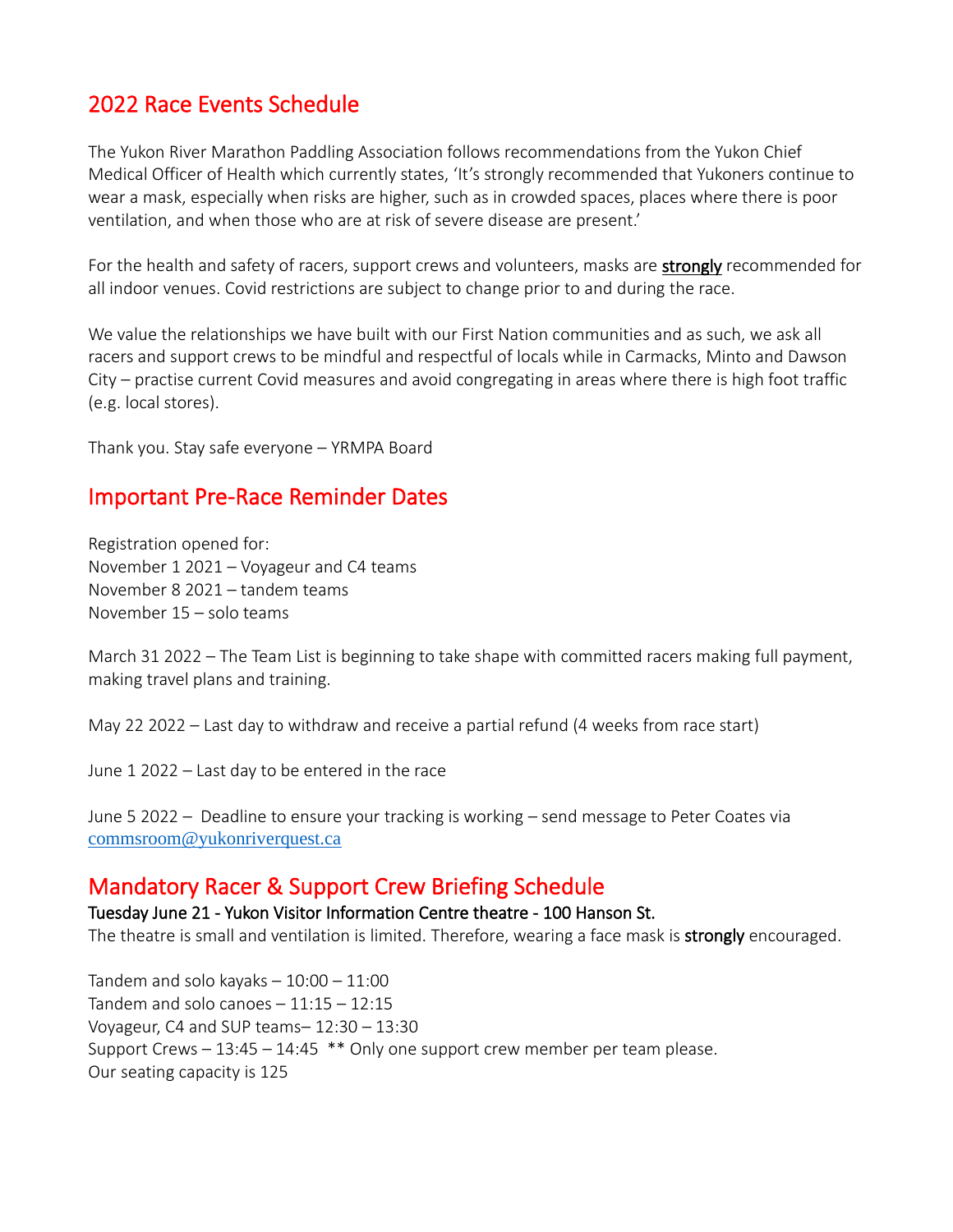## Race Week Schedule

#### Saturday June 18 – Volunteer Appreciation Night

6:30 – 8:30 pm at Coast Mountain Sports – 309 Main St.

We want to thank you in advance for volunteering to make this a fantastic event.

Volunteers will be emailed an invitation. RSVP required. Local Yukon Brewing beer, special cocktail, pop and juice from Arctic Beverages, Dominos pizza, in-store discount, and draw prizes. We hope you can make it!

### Saturday June 18 – Monday June 20

9 am – 5 pm at the Mt McIntyre Recreation Centre (1 Sumanik Dr in the Grey Mountain Room)

Final Registration Rescue and boat rental deposits Boat measuring and gear check

It is **MANDATORY** for team members to attend the FINAL REGISTRATION to receive racer packages, bibs, and boat decals.

There will be pre-race boat inspections, and you will need to declare your intended stop times at Carmacks and Minto.

Final registration is available over the 3 three days from 9 am – 5pm. Book your registration day and time by going to [Racer Actions.](https://yukonriverquest.ca/yrq/app/entry8/user.php?race=22yrq)

ALL participants must bring documentation to prove they have adequate medical insurance for a medical evacuation. This includes local racers who must bring their Health Care Cards.

#### Rescue Deposit:

You can "pay" the required rescue deposit and for those renting a boat from us, the damage deposit. "Paying" means that we will put a hold for the deposit on your credit card that will be released or captured immediately after the race. The links to "Pay" will appear on the [Registration](https://yukonriverquest.ca/yrq/app/entry8/register.php) page and [Boat](https://yukonriverquest.ca/yrq/app/entry8/boatRentalLogin.php)  [Rentals](https://yukonriverquest.ca/yrq/app/entry8/boatRentalLogin.php) page. These pages are designed to work reasonably on Smart phones. Doing this early saves time at registration.

### Training Runs

Please contact [Kanoe People](https://www.kanoepeople.com/) or [Up North Adventures](https://upnorthadventures.com/) directly to book your day and time. The put-in is next to Kanoe People at Front St and Strickland. Return shuttle provided – masks strongly recommended while in the vehicle. Teams with voyageur canoes must make separate arrangements and pay a fee as a separate trailer is required.

Saturday June 18 – Afternoon training run: Whitehorse to Takhini River Bridge (20 km) Pick up times at Takhini River Bridge: 11:30, 14:00, 17:00 Sponsored by [Up North Adventures](https://upnorthadventures.com/)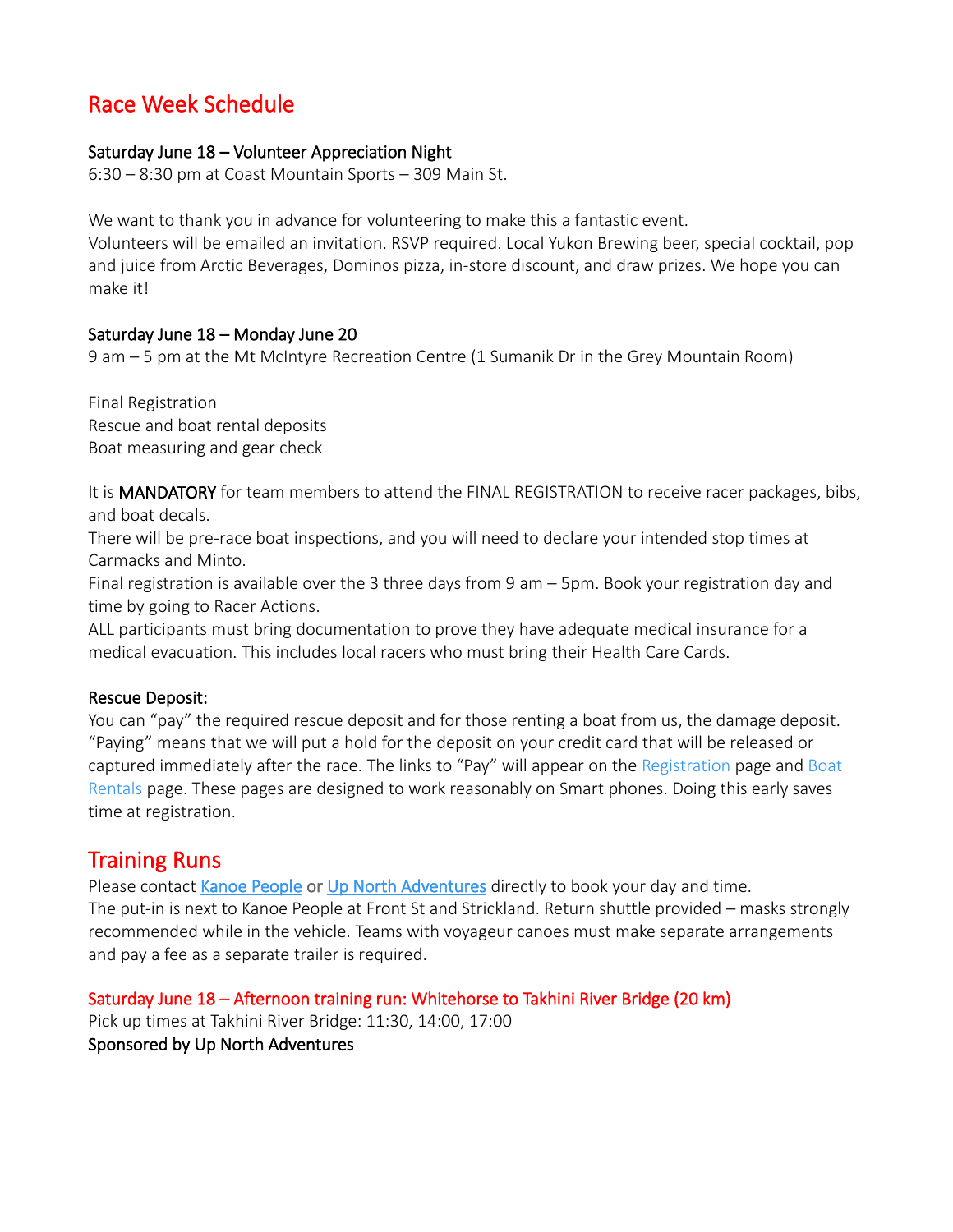### Monday, June 20 – Final afternoon training run – Whitehorse to Takhini River Bridge (20 km) Limit of 40 people. Last pick up time at Takhini River Bridge is 14:30 Sponsored by [Kanoe People](https://www.kanoepeople.com/)

## Monday June 20 – Meet and Greet

6 pm – 8 pm at [MacBride Museum](https://macbridemuseum.com/) – 1124 Front St.

Join us for light snacks and refreshments at MacBride Museum, a building steeped in Yukon's history. Enjoy getting to know other racers, support crews and the Yukon River Marathon Paddling Assoc.'s Board of Directors. We look forward to seeing you!

# Monday June 20 – All teams in race must be registered by 5 pm (see above)

## Tuesday June 21 – Mandatory Racer and Support Crew Briefing

Yukon Visitor Information Centre theatre – 100 Hanson St. Masks strongly recommended

Tandem and solo kayaks  $-10:00 - 11:00$ Tandem and solo canoes  $-11:15 - 12:15$ Voyageur, C4 and SUP teams  $-12:30-13:30$ Support Crews  $-13:45 - 14:45$  \*\* Only one support crew member per team please. Our seating capacity is 125

# Race Day Start Schedule

### Wednesday, June 22

## 09:00 am start (boats numbered 1- 99):

### 06:15 – 08:30 – Positioning of boats and final inspections at Rotary Park

IMPORTANT: Volunteers will coordinate vehicle access to avoid congestion.

- Voyageurs will be launched by number and moved to their starting locations on the river beginning at 06:15.
- Solo and tandem boats will be lined up by groups of numbers every half hour in their shore launch positions as per the schedule below.
- *Teams need their support crews available to carry or line their boats to start position.*
- After boat/gear are in starting place and vehicle is moved, there will be a final inspection with paddlers.

Voyageurs (with numbers less than  $100$ ):  $-06:15 - 06:45$ 

Single and double canoes/kayaks and SUPs (by number):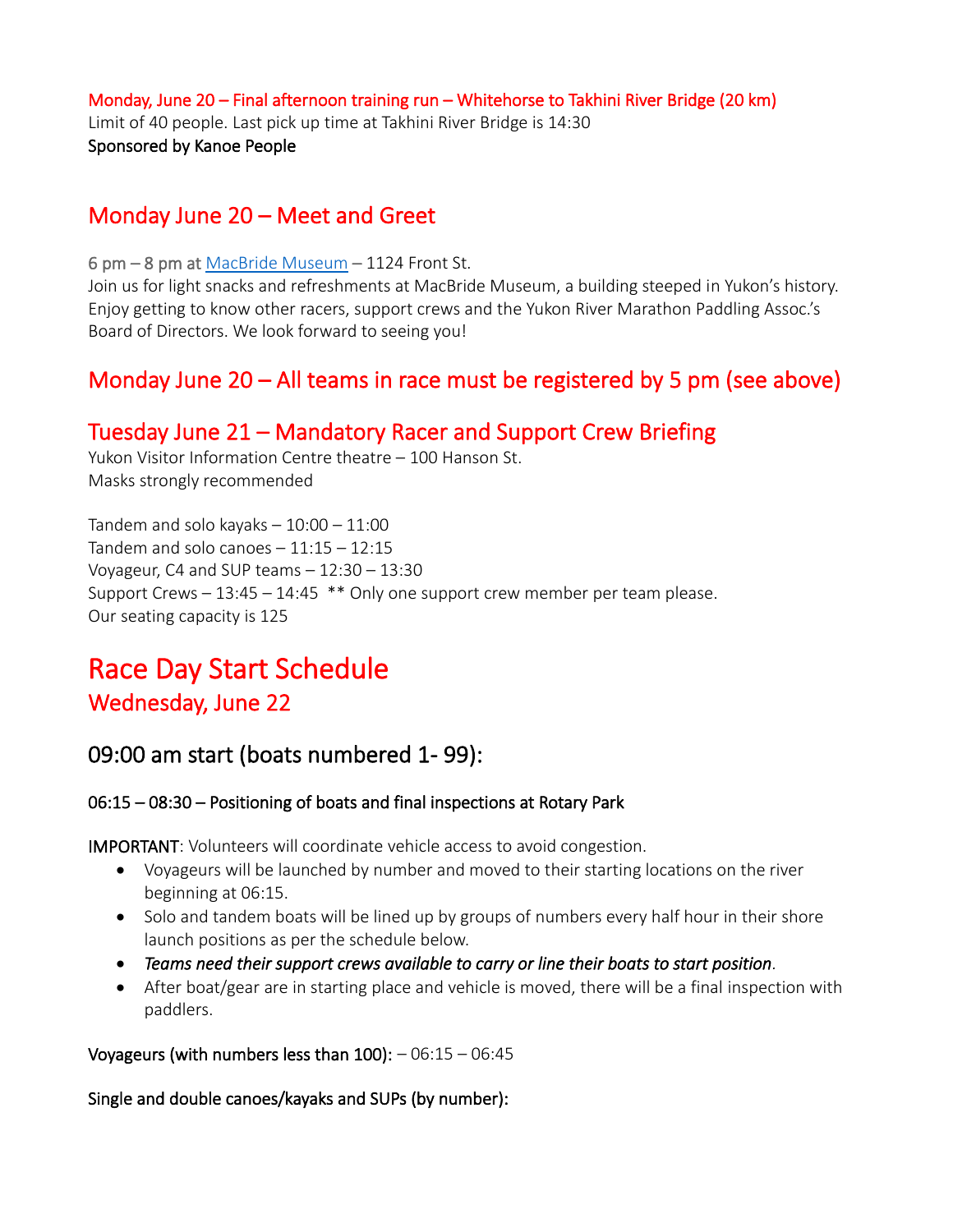# 1 – 45 – 06:30 – 07:30

#46 – 99 – 07:30 – 08:30

#### Whitehorse 09:00 Start Events

#### 08:30 – Teams line up for Start

Racers are required to follow current Covid measures for race start which may include wearing a mask. Meet under the YRQ banner by the Rotary Park shelter.

#### 09:00 am – Start of 2022 Yukon River Quest and Half Quest

Listen for countdown and horn to start race!

Each team may have 1 support person standing by their boat to assist with the launch. Great views of teams starting on river downtown, and further down river at the end of Burma Road (recommended) and at Policeman's Point checkpoint (high-clearance 4WD vehicles only on Policeman's Point Rd).

All support crew vehicles to vacate the parking lot as soon as possible to allow space for noon racers and support crews.

# Race Day Start Schedule for second fleet

# Wednesday June 22 12:00 (noon) start (boats numbered 100 – 199):

#### 09:15 – 11:30 – Positioning of boats and final inspections at Rotary Park

#### IMPORTANT:

- Volunteers will coordinate vehicle access to avoid congestion
- Voyageurs and C4 canoes will be launched by number and moved to their starting locations on the river beginning at 09:15
- Solo and tandem boats will be lined up by groups of numbers every half hour in their shore launch positions as per the schedule below
- *Teams need their support crews available to carry or line their boats to start position*
- After boat/gear are in starting place and vehicle is moved, there will be a final inspection with paddlers

Voyageurs and C4s (with numbers above 99) -  $09:15 - 10:00$ 

#### Single and double canoes/kayaks and SUPs (by number):

#100 – 119: 10:00 – 10:30

#120 – 150: 10:30 – 11:00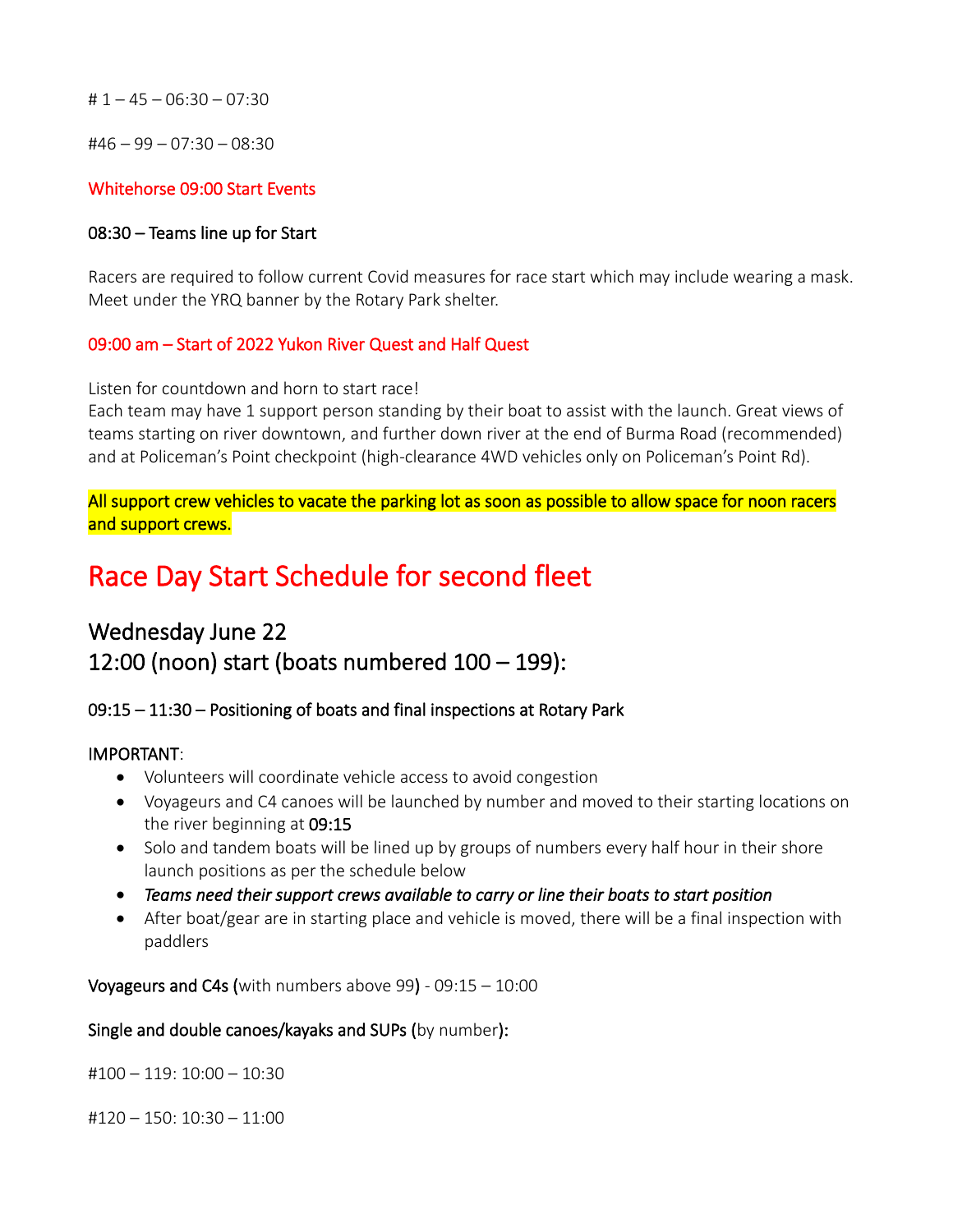#### Whitehorse 12:00 (noon) Start Events

#### 11:30 – Teams line up for start

Racers are required to follow current Covid measures for race start which may include wearing a mask. Meet under the YRQ banner by the Rotary Park shelter.

#### 12:00 (noon) – Start of 2022 Yukon River Quest and Half Quest for 2<sup>nd</sup> fleet

Listen for countdown and horn to start race!

Each team may have 1 support person standing by their boat to assist with the launch. Great views of teams starting on river downtown, and further down river at the end of Burma Road (recommended) and at Policeman's Point checkpoint (high-clearance 4WD vehicles only on Policeman's Point Rd).

#### CP1, Lake CP2, Carmacks CP3, and Minto Resort CP4 Checkpoint Schedule

We ask that paddlers and their support be respectful of locals while in Carmacks, Minto and Dawson, keeping the safe six, and avoiding congregating in high foot traffic areas such as a local stores or restaurants.

### Wednesday, June 22

#### Policeman's Point CP1 Cut-off Time:

#### For 09:00 fleet start: 13:00 (1 pm)

#### For noon start: 16:00 (4 pm)

Teams must reach CP 1 Policeman's Point within 4 hours of starting to remain in the race. A team failing to meet this requirement will be withdrawn by race officials. The team may continue on as a withdrawn team with the Race Marshal's consent (see Rule 29).

#### Afternoon-Evening – Carmacks CP3 Coal Mine Campground Set-up

ALL race volunteers and support crews will gather in Carmacks at the [Coal Mine Campground](https://www.yukonriverquest.com/wp-content/uploads/2022/04/Coal-Mine-Briefing-Notes-Apr-1-2022-FINAL.pdf) Checkpoint. Please refer to the [Carmacks Briefing](https://www.yukonriverquest.com/information-for-racers-support-crews-2/) notes for directions and other details. *Arrive early to ensure camping spot and please pay attention to parking instructions.*

### Wednesday/Thursday, June 22/23

CP2 Cut-off Time – All teams off Lake Laberge For 09:00 fleet start: 22:00 (10 pm) For 12:00 (noon) fleet start: 01:00 (1 am)

Teams must pass by CP2 Lower Lake Laberge within 13 hours of their start time to remain in the race. Follow their progress on our [Race Tracker](https://yukonriverquest.ca/yrq/app/entry7/tracker_results.php?race=18yrq) as they enter the Thirty Mile section and paddle through the night past Big Salmon and on to Little Salmon and Carmacks.

# Thursday June 23 06:00 (6 AM) – Carmacks Checkpoint CP3 at Coal Mine Campground open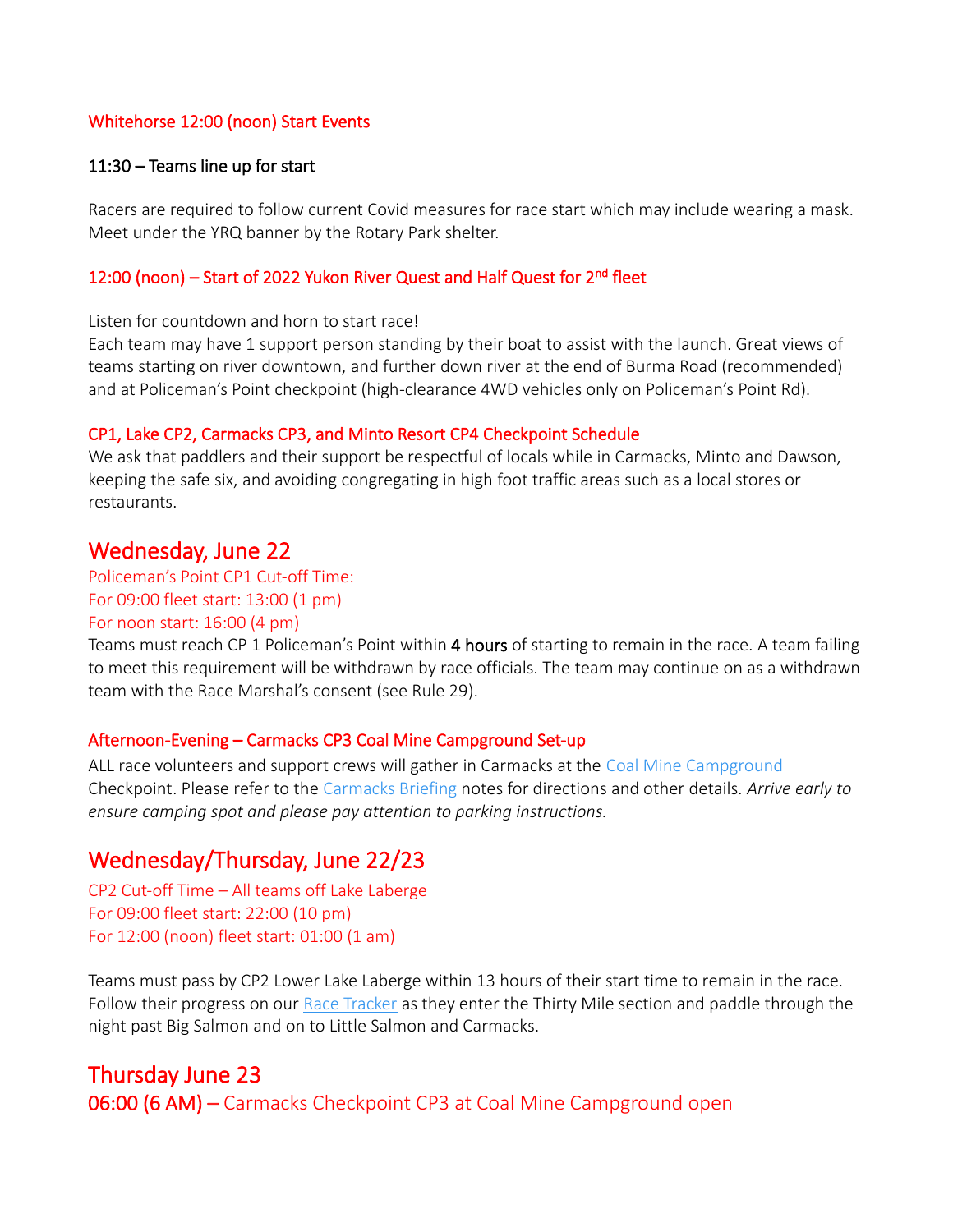CP3 - Carmacks is located at [Coal Mine Campground](http://www.coalminecampground.com/) about 2K past the bridge (for drivers), on the right just before the Campbell Hwy. intersection.

Teams usually start arriving around 07:00 and continue to arrive until the cut-off time for remaining in the race.

### Carmacks Checkpoint CP3 Cut-off time

All teams must arrive at the Coal Mine Campground Checkpoint CP3 within 34 hours of the start.

19:00 Thursday evening for the 9am start group 22:00 Thursday evening for the noon start group

All teams must depart Carmacks by 06:00 Friday morning  $-$  (42 hours from the start for the noon fleet or 45 hours from the start for the 9 am fleet)

A team failing to meet this requirement will be withdrawn by race officials.

After signing in, teams will be given a time when they are allowed to leave the checkpoint. Any team that has not left Carmacks checkpoint by 06:00 Friday, will be deemed to have abandoned the race.

If a team has scratched and has not notified the Checkpoint Coordinator by the time the checkpoint closes, a penalty of \$100.00 will be levied.

If adverse weather conditions on the lake or river cause a stoppage or delay in the race, these required times may be altered at the discretion of the Race Marshal.

Mandatory Layovers: There are two layovers for the race. The first is Carmacks, and the second is Minto.

- Teams must stop in Carmacks and Minto but may choose to divide their mandatory 10-hour rest time between the two checkpoints as they see fit
- Support crews must assess their teams to verify if they are in adequate condition to continue even if the plan is to stop and go. First aid personnel are available nearby.
- Teams arriving in Carmacks after 16:00 on Thursday must stop for at least 3 hours
- Teams are expected to advise the race before the start what their anticipated stop time in Carmacks will be. This is only advisory. They can change their mind at Carmacks with no penalty. Please advise us in Carmacks of changes in your plan.
- In Carmacks an anticipated-out time label will be attached to your boat based on this advise
- At Carmacks, teams may be given full assistance by their support crew. *Personal flotation devices or lifejackets are required while on the dock or anywhere near the shore (bring your own if you have one).*

*Congested area – please pay attention to parking information.*

### Half Quest Finishers

All HALF QUEST FINISHERS (after crossing the timing line) take out at the Coal Mine Campground dock.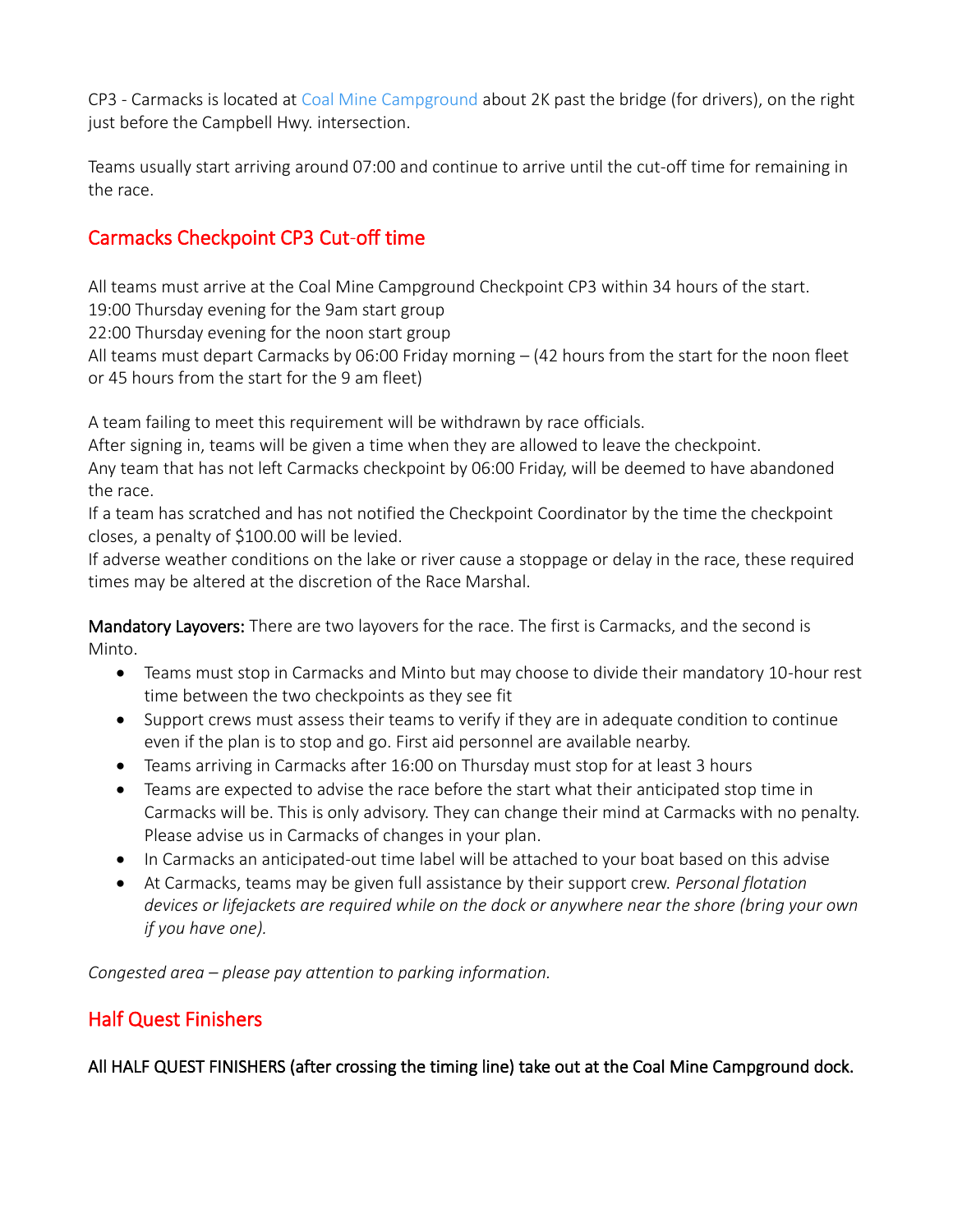# Thursday June 23 10:00 (10 am) – Minto Resort Checkpoint CP4 Opens

CP4 is located at Minto Resort about 74 kilometres/46 miles (for drivers) from Carmacks. Turn left at the Minto Resort sign just past the KM 428 post. This checkpoint on river right is the last road access point before Dawson City.

- Teams could start arriving at the Minto Resort checkpoint as early as noon on Thursday June 23
- All teams MUST STOP at Minto (This can be a touch and go if teams rest the full 10 hours in Carmacks)
- Teams who have not stopped for at least 10 hours at Carmacks are required to stop here for the remainder of their required 10-hour rest
- A label will be attached to their boat with the earliest time they are allowed to leave
- The rest time at Carmacks that will be subtracted from the 10-hour required rest is the actual time spent in Carmacks, not any advisory time that you may have given the race
- *Lifejackets are required when on the dock or anywhere near the shoreline (bring your own if you have one)*

*Congested area – please pay attention to parking information.*

### Minto Resort Checkpoint Cut-off time

- All teams must arrive at the Minto Resort Checkpoint within 49 hours of their designated start time
- All teams must leave Minto Resort Checkpoint by Friday June 24 at 01:00
- A team failing to meet this requirement will be withdrawn by race officials
- After signing in, teams will be given a time when they are allowed to leave the checkpoint
- Any team that has not left Carmacks checkpoint by 06:00 Friday, will be deemed to have abandoned the race
- If a team has scratched and has not notified the Checkpoint Coordinator by the time the checkpoint closes, a penalty of \$100.00 will be levied
- If adverse weather conditions on the lake or river cause a stoppage or delay in the race, these required times may be altered at the discretion of the Race Marshal

# Friday, June 24

### 06:00 (6 am) – Carmacks Checkpoint CP3 Closes

All teams in the race must depart by this time. CP3 (A) and (B) will break down earlier if last team has left.

### 01:00 (1 PM) – Minto Resort Checkpoint CP4 Closes

All teams in the race must depart by this time. CP4 will break down earlier if last team has left. On the River – Track your teams through remote checkpoints Watch for times on our [Race Tracker](https://yukonriverquest.ca/yrq/app/entry7/tracker_results.php?race=18yrq) as teams pass Fort Selkirk, Thistle Creek, and Sixty Mile.

# Dawson City Finish Line Schedule